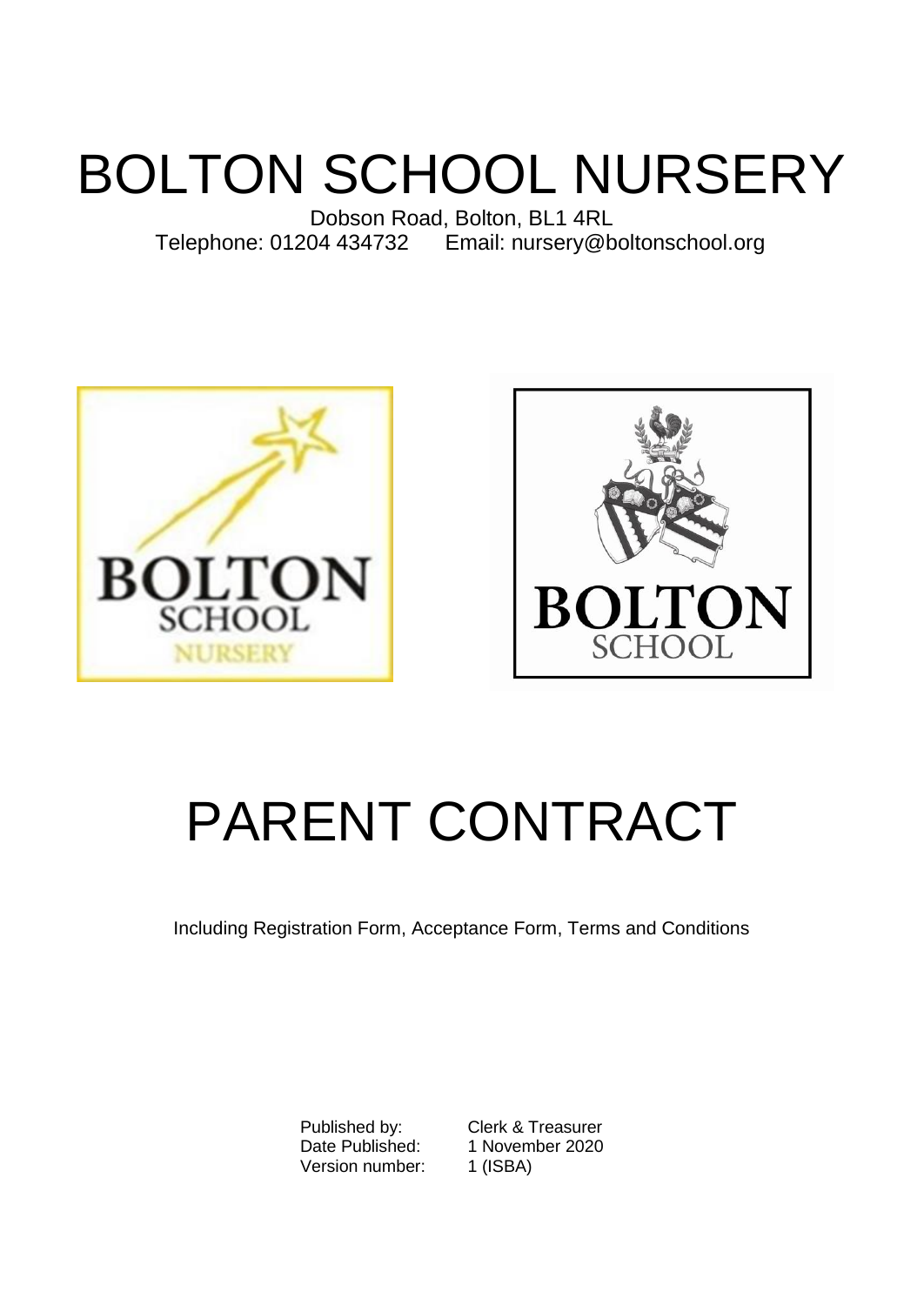*Early registration is recommended. Registrations will be considered in the order they are received. The offer of a place at the Nursery is subject to availability.*

*The Nursery is a constantly developing community, committed to providing a caring, safe and stimulating environment where all children feel valued, happy and secure.* 

*Parents are expected to give their support and encouragement to the aims of the Nursery and to uphold and promote its good name and to ensure that appropriate standards of punctuality, behaviour, discipline and hygiene are maintained.*

*IMPORTANT – Before signing this Acceptance Form you should read the Nursery parent contract terms and conditions attached to it.*

| <b>Child's Surname:</b>       | Date of Birth:      |
|-------------------------------|---------------------|
| <b>Child's First name(s):</b> | <b>Boy or Girl:</b> |
| <b>Name Generally Used:</b>   |                     |
| <b>Child's Full Address:</b>  |                     |
|                               |                     |
|                               |                     |
|                               |                     |
|                               |                     |
|                               |                     |
| <b>Religion:</b>              | <b>Ethnicity:</b>   |
| <b>Nationality:</b>           | Language:           |

| <b>Proposed infant school:</b> | <b>Siblings already at this Nursery?</b> |
|--------------------------------|------------------------------------------|
|                                | Yes / No                                 |

| Sessions requested by the parent(s)/guardian(s):               |                |           |                 |               |
|----------------------------------------------------------------|----------------|-----------|-----------------|---------------|
| (please circle a MINIMUM OF 4 AM and/or PM sessions requested) |                |           |                 |               |
| <b>Monday</b>                                                  | <b>Tuesday</b> | Wednesday | <b>Thursday</b> | <b>Friday</b> |
| AM / PM                                                        | AM / PM        | AM / PM   | AM / PM         | AM / PM       |
| .                                                              |                |           |                 |               |

**Start date requested and details of any flexibility**:

We hereby request the offer of a place at the Nursery for our child named above and agree to pay a deposit of **£250** once a place is offered and before a start date can be confirmed.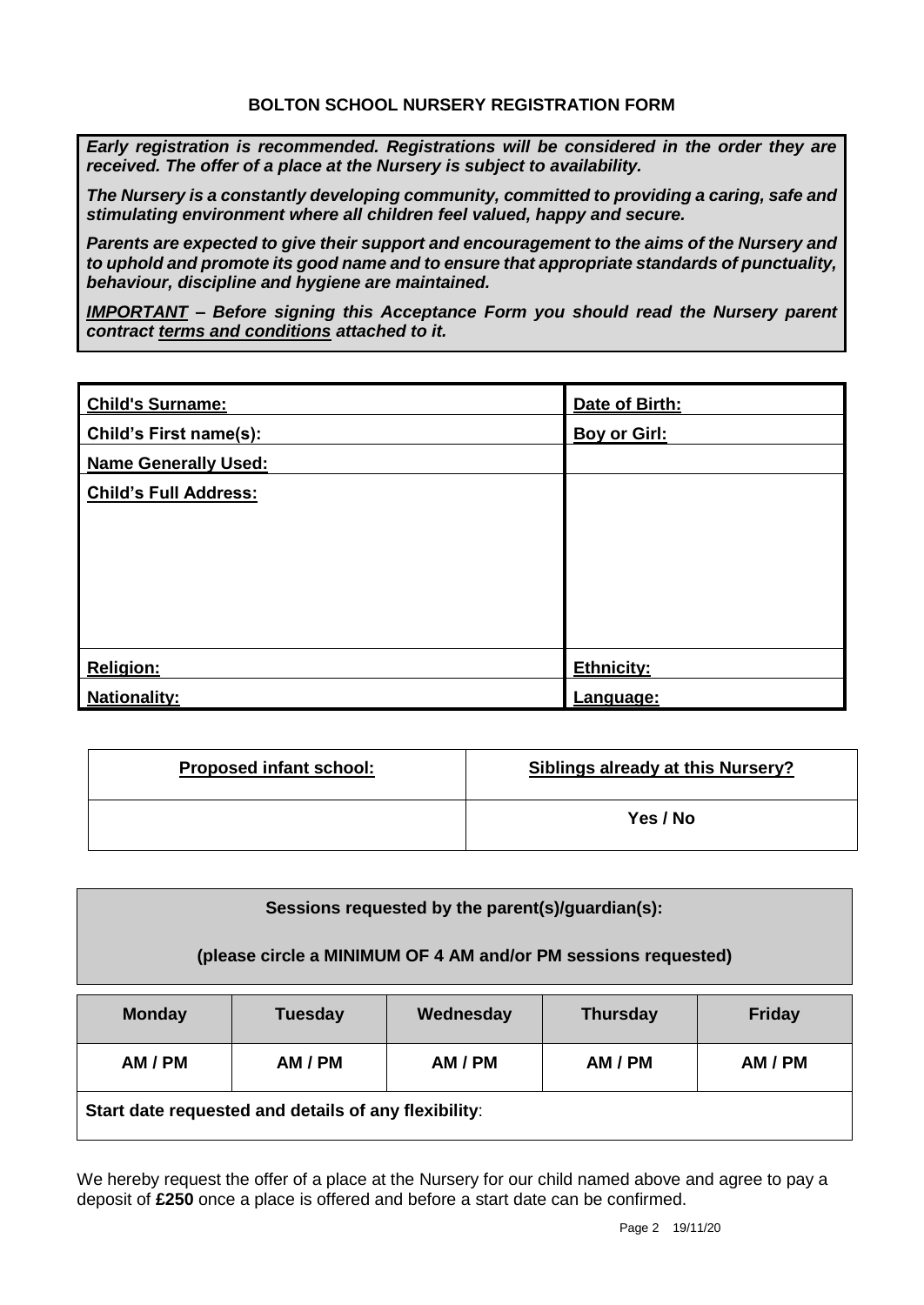## **BOLTON SCHOOL NURSERY ACCEPTANCE FORM**

#### **SESSIONS AND START DATE OFFERED BY THE NURSERY:**

| <b>Monday</b>      | <b>Tuesday</b> | Wednesday | <b>Thursday</b> | <b>Friday</b> |
|--------------------|----------------|-----------|-----------------|---------------|
| AM / PM            | AM / PM        | AM / PM   | AM / PM         | AM / PM       |
| <b>START DATE:</b> |                |           |                 |               |

We acknowledge receipt of these Nursery parent contract terms and conditions and agree that we and our child shall observe and be bound by them and by the rules and regulations of the Nursery.

#### **By signing this Acceptance Form we confirm that**:

- (a) all holders of parental responsibility for the above-named child have signed this Acceptance Form and that no one else holds parental responsibility for him or her;
- (b) we, as holders of parental responsibility for the above-named child, live together / separately (please delete as appropriate) at the address(es) shown below and we agree to notify the Nursery immediately of any change of address or our family circumstances;
- (c) if applicable, we are not (either jointly or individually) in arrears on the payment of any fees or charges owing to our child's current (or previous) Nursery;
- (d) unless otherwise notified to the Nursery in writing before signing this Acceptance Form:
	- (i) there are no court orders in place in respect of the care or living arrangements of our child or the payment of his/her Nursery fees;
	- (ii) any information or circumstances about or relating to us and/or our child that has previously been notified to the Nursery or otherwise as part of the Nursery's registration and admissions process) is and remains complete and accurate as at the date when we sign this Acceptance Form; and
		- (iii) our child has the right to enter and live in the United Kingdom.

We hereby accept the offer of a place at the Nursery for our child named above and enclose a cheque / have arranged a direct bank transfer for **£250** as a deposit.

#### **PLEASE NOTE:**

Each person with parental responsibility for the child is required to sign this Acceptance Form. The Nursery is entitled to treat any instruction, authority, request or prohibition received from one signatory as having been given on behalf of all signatories and therefore on behalf of all those with parental responsibility for the child.

*Parental responsibility is defined in the Children Act 1989 as "all the rights, duties, powers and responsibilities and authority which by law a parent of a child has in relation to the child and his or her property". It equates to legal responsibility for the child. The child's mother automatically has parental responsibility for her child from birth. A father usually has parental responsibility if he's either: (a) married to the child's mother; or (b) listed on the birth*  certificate (after a certain date, depending on which part of the UK the child was born in). You can apply for parental *responsibility if you don't automatically have it (for example in cases of adoption). Same-sex partners will both have parental responsibility if they were civil partners at the time of the relevant treatment. For same-sex partners*  who are not civil partners, the 2nd parent can get parental responsibility by either *applying for parental [responsibility](https://www.gov.uk/parental-rights-responsibilities/apply-for-parental-responsibility) if a parental agreement was made or becoming a civil partner of the other parent and making a parental responsibility agreement or jointly registering the birth. If you have any doubts about whether you do or do not have parental responsibility for the child you may wish to seek legal advice. Further information is also available here[: https://www.gov.uk/parental-rights-responsibilities/who-has-parental-responsibility.](https://www.gov.uk/parental-rights-responsibilities/who-has-parental-responsibility)*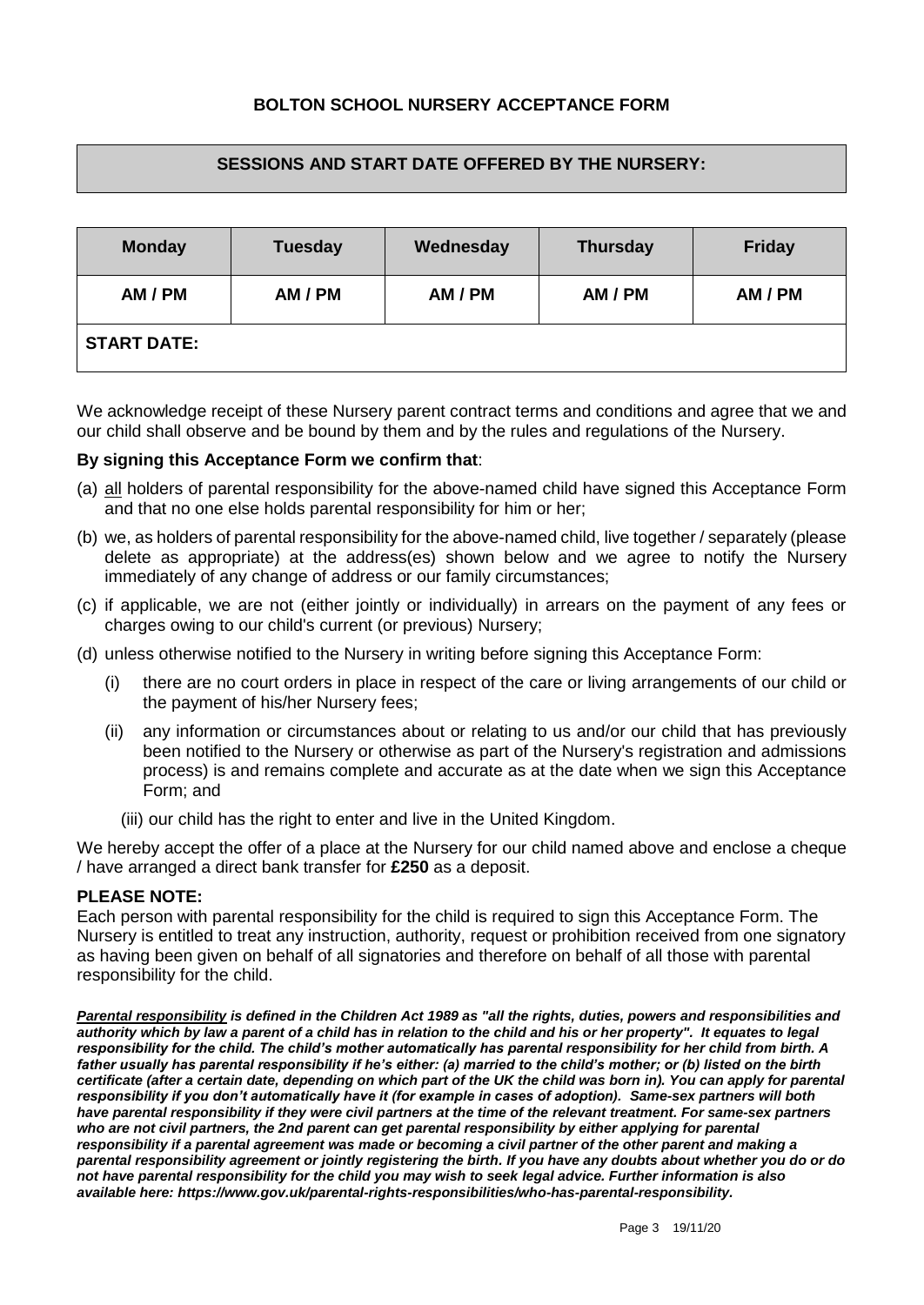**IMPORTANT** *– when you complete, sign and submit this Acceptance Form and pay the deposit, you and the Nursery enter into a legally binding contract, upon the Nursery's terms and conditions.* 

*If you subsequently change your mind and decide to withdraw your child before he or she takes up their place, you may lose your deposit and be responsible for paying us fees in lieu of notice – see Clause 3 of the terms and conditions for more information about this.*

|                                         | First parent / guardian | Second parent / guardian |
|-----------------------------------------|-------------------------|--------------------------|
| Signature:                              |                         |                          |
| Title:                                  |                         |                          |
| (e.g. Mr, Mrs, Ms)                      |                         |                          |
| Name in full:                           |                         |                          |
| (please include all names)              |                         |                          |
| <b>Occupation:</b>                      |                         |                          |
| Place of work:                          |                         |                          |
| Date of birth:                          |                         |                          |
| Do you have parental<br>responsibility: |                         |                          |
| <b>Relationship to child:</b>           |                         |                          |
| <b>Contact telephone</b><br>numbers:    |                         |                          |
| Day                                     |                         |                          |
| Evening                                 |                         |                          |
| Mobile                                  |                         |                          |
| <b>Address:</b>                         |                         |                          |
|                                         |                         |                          |
|                                         |                         |                          |
|                                         |                         |                          |
| Postcode:                               |                         |                          |
| <b>Email address:</b>                   |                         |                          |
| Date:                                   |                         |                          |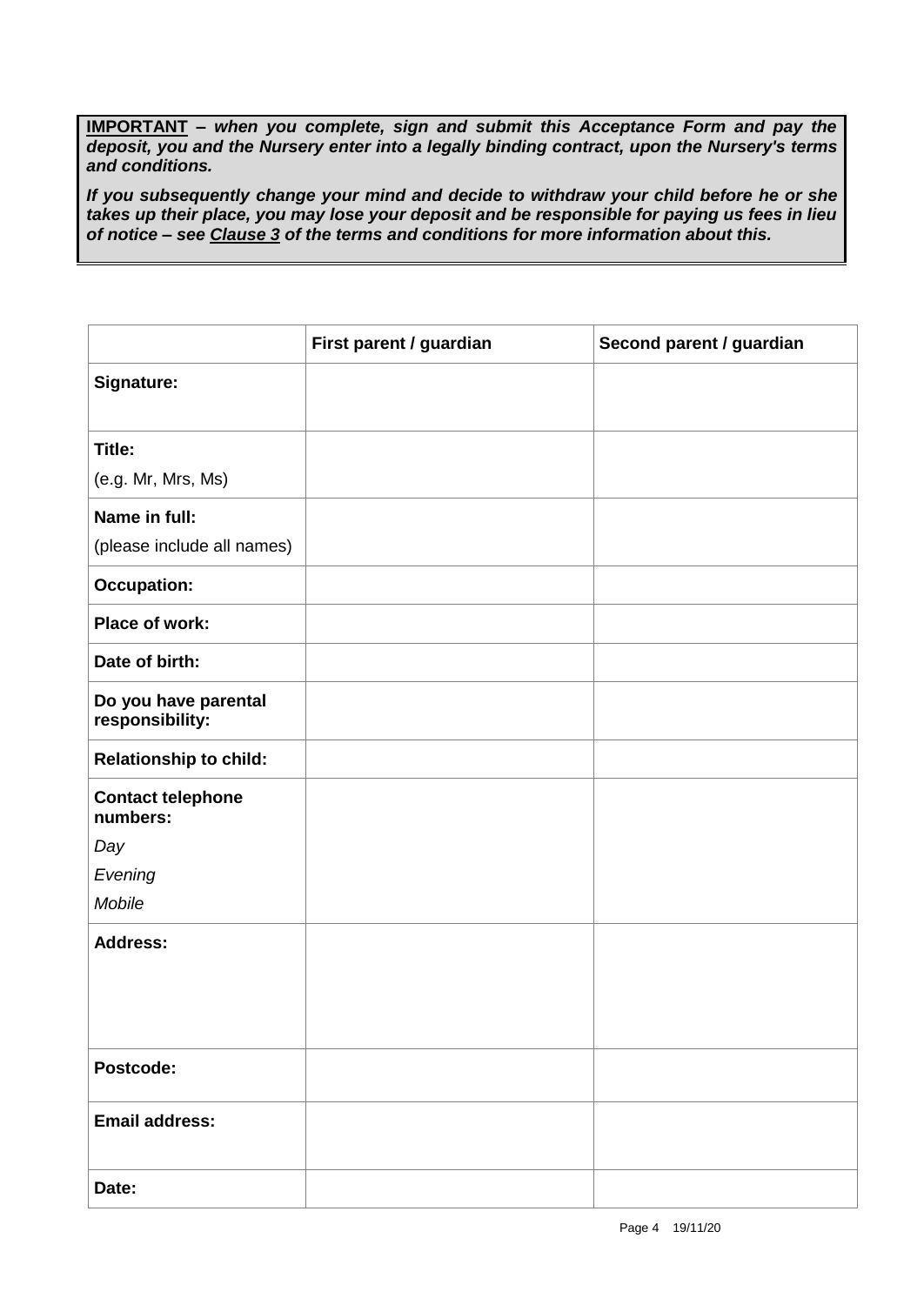#### **BOLTON SCHOOL NURSERY**

#### **PARENT CONTRACT TERMS AND CONDITIONS**

**What these terms cover**. These are the terms and conditions on which we provide our nursery services.

**Why you should read them**. Please read these terms carefully before you accept our offer of a place at the Nursery for your child. These terms tell you who we are and how and on what basis the Nursery will provide its nursery services.

In these terms you will see some parts written in bold or otherwise highlighted to stand out. This is to draw certain provisions to your specific attention because they are important to the good management and operation of the Nursery and our provision of nursery services.

If you think there is a mistake in these terms, or if anything in these terms is unclear or you would like to have further explained to you, then please contact the Nursery to discuss.

#### **1. Definitions**

1.1 *Meanings of some words and phrases we use in these terms and conditions.* In these terms and conditions some words and phrases have particular meanings and it is helpful to ensure certainty and consistency to have them defined. Such defined terms are set out below and when used in these terms and conditions they shall have the meaning given to them here.

"**Acceptance Form**" means the form provided by the Nursery for parents to complete when requesting and subsequently accepting a place for their child at the Nursery;

"**child**" means a child of whatever age admitted by the Nursery;

"**Complaints Procedure**" means the Nursery's procedure for handling complaints from parents, as amended from time to time for legal or other substantive reasons, or in order to assist the proper administration of the Nursery. It is not intended to form part of the contract between you and the Nursery. A copy of the most up-to-date procedure is on the Nursery's website and is otherwise available from the Nursery at any time upon request;

"**deposit**" means the amount set out and referred to as the deposit in the Acceptance Form;

"**fees**" means the nursery's fees set out in the Schedule of Fees;

"**Nursery Manager**" means the person appointed by the Head to be responsible for (or to share in the responsibility for) the day-to-day running of the Nursery, including anyone to whom such duties have been delegated:

"**Schedule of Fees**" means the note of the Nursery's prevailing fees notified to you from time to time and a copy of which remains available from the Nursery at any time upon request;

"**Nursery's Rules and Regulations**" means the body of rules and regulations of the Nursery as may be amended from time to time for legal, safety or other substantive reasons, or in order to assist the proper administration of the Nursery. The Nursery's rules and regulations are set out in various policies and are available on the Nursery's website and upon request;

"**terms and conditions**" means these nursery parent contract terms and conditions as may be amended from time to time;

"**we**" or the "**Nursery**" means the legal entity carrying on as the Nursery as identified in Clause 1.2 below; and

"**you**" or the "**parents**" means each person who has signed the Acceptance Form as a holder of parental responsibility for the child, or a person who with the Nursery's express written consent replaces a person who has signed the Acceptance Form.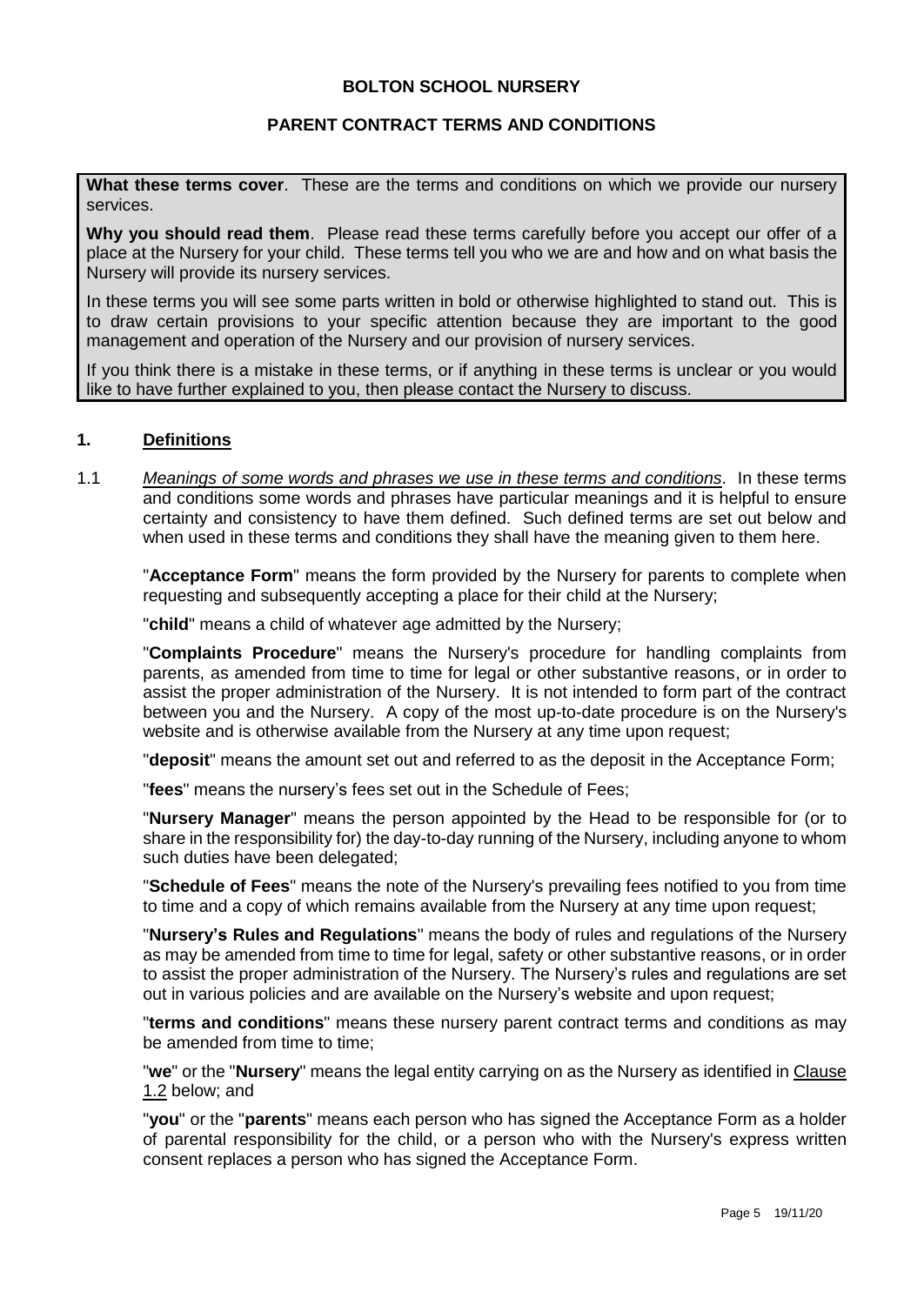In these terms and conditions we sometimes provide illustrative examples to try and provide you with a better understanding of what we are referring to. We do this by using the words "**for example**", "**includes**" or "**including**". When we do use these words, it means that the examples that are given are not exclusive or limiting examples of the matter in question.

*Who we are*. We are Bolton School Nursery, owned and operated by Bolton School Limited a company registered in England and Wales. Our company registration number is 05458883, our charity registration number is 1110703 and our registered office is at Chorley New Road, Bolton, BL1 4PA.

1.2 *Our contract with you*. The **Registration Form**, the **Acceptance Form**, the **Schedule of Fees**, the **Nursery's Rules and Regulations** and these nursery parent contract **terms and conditions** (as in each case may be varied from time to time) form the terms of an agreement (the "**contract**") between you and the Nursery. It is not intended that the terms of this contract shall be enforceable by your child or by any other third party.

#### **2. Acceptance and Deposit**

- 2.1 *How you accept our offer of a place.* An offer of a place for your child at the Nursery is accepted by your submitting the completed and signed Acceptance Form and paying the deposit.
- 2.2 *The non-refundable status of the deposit*. **The deposit is not refundable if your child does not take up their place at the Nursery**.
- 2.3 *How we use the deposit*. The deposit will be retained on account at the Nursery until your child leaves, following which it will be repaid by means of a credit without interest to the final balance of any Nursery Fees or other sums you may owe to the Nursery on leaving.
- 2.4 *Requirement for you to increase the deposit amount*. We may ask you to pay a further sum to increase the deposit already paid, although we would only do this in exceptional circumstances.

**PLEASE READ THIS NEXT SECTION CAREFULLY** *- it deals with what you need to do if you wish to withdraw your acceptance of a place before your child joins the Nursery and what happens if you withdraw at that stage.*

*The cancellation of a place which has been accepted can cause losses to the Nursery, especially if it occurs after other families have taken their decisions about their children's Nursery as it means we are less likely to fill the place. This is why we require the period of notice referred to in this*  section for a withdrawal, and why different consequences follow depending on whether we get that *period of notice or not.*

#### **3. Withdrawing your Acceptance of a Place before your child joins the Nursery**

- 3.1 *Notice to withdraw your acceptance of a place before your child joins the Nursery*. **If you wish to withdraw your acceptance of a place BEFORE your child starts at the Nursery you must either give us eight (8) week's written notice to that effect or pay to the Nursery eight (8) week's fees in lieu of notice**.
- 3.2 *If we receive eight (8) week's written notice*. **If you provide eight (8) week's written notice, you will lose the deposit but no further fees will be payable**.
- 3.3 *If we do not receive that period of notice*. **If you do not provide us with eight (8) week's notice before your child's contracted start date in Nursery, eight (8) week's fees will be payable by you and will become due and owing to the Nursery upon demand as a debt. The eight (8) week's fees will be charged at the rate applicable for the period immediately preceding the period when your child was due to start, based on the**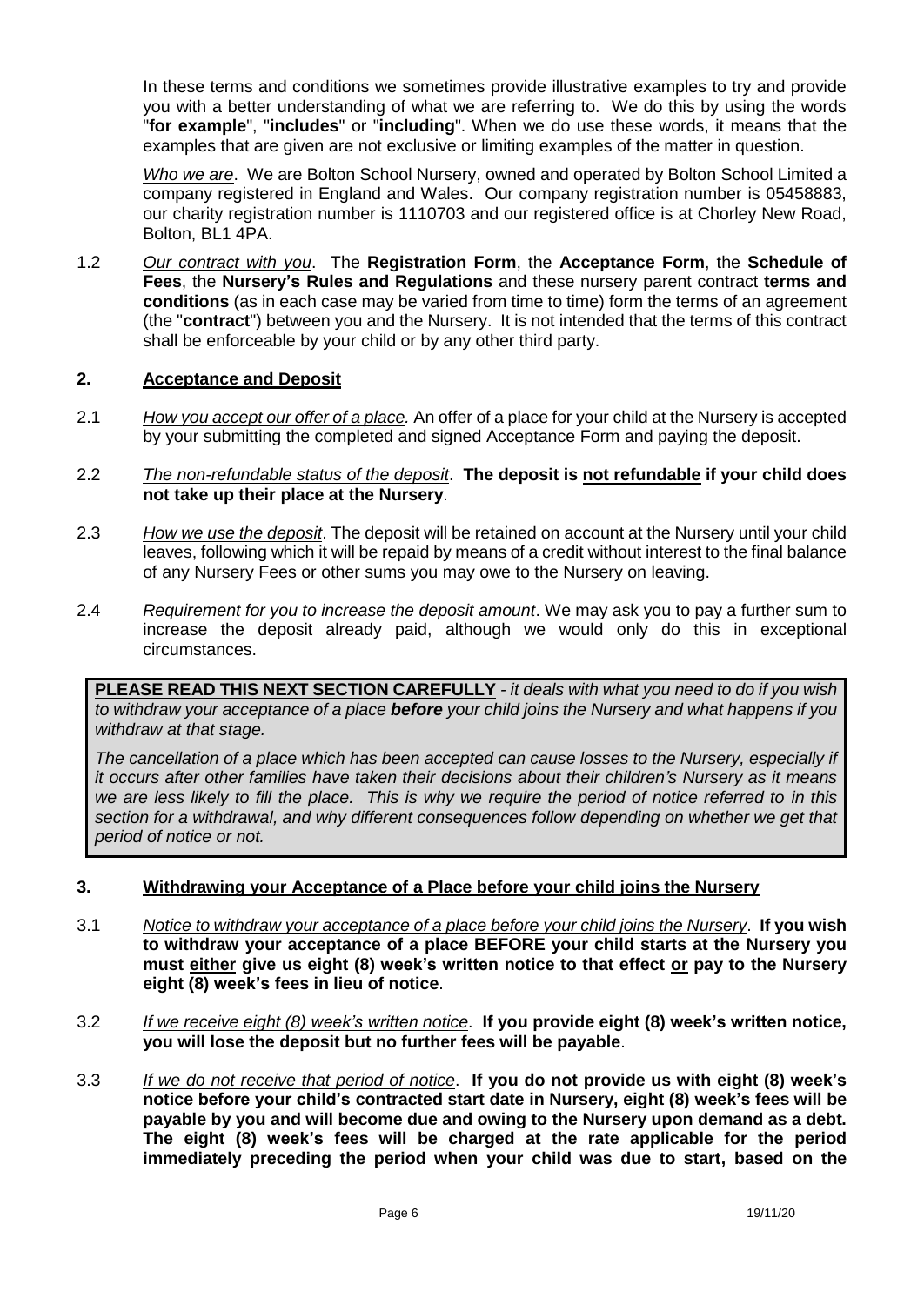**number of sessions offered and agreed by you. The Nursery will credit the deposit you have paid to the payment of the eight (8) week's fees you will owe us.** 

#### **4. Nursery Fees, Supplemental Charges and Payment**

- 4.1 *What the fees include*. Unless set out in the Schedule of Fees or notified to you at any time, the fees include the costs we incur in the usual course of providing nursery services to your child. This includes meals, snacks and nappies. Extra curricular activities may be charged separately. Fees will not be refunded or waived for absence through sickness, self isolation, quarantine absence, family holidays or bank holidays.
- 4.2 *What the fees do not include: supplemental charges*. We refer to any items charged to you in addition to the fees as **supplemental charges**. By way of example, any extra-curricular activities in which you agree in advance your child may participate and which need to be paid for, will be supplemental to items met by the fees and charged for accordingly. Additional charges incurred by the Nursery in providing for the special educational needs of your child may also be charged as supplemental to the fees, subject to your child undergoing a reasonable adjustment test.
- 4.3 *Applicable taxes.* All of the fees and supplemental charges are exclusive of any taxes, which will be added (where applicable).

**PLEASE READ THIS NEXT SECTION CAREFULLY** *- it deals with your responsibility to pay the fees and supplemental charges.*

- 4.4 *Who is responsible for payment*. **Each of you who has signed the Acceptance Form is liable for and must ensure that all of the fees and supplemental charges due are paid to the Nursery. This is because our contract applies to both of you together and each of you on your own**. Each person who signs the Acceptance Form therefore has an individual responsibility to ensure that, between them, the fees and supplemental charges owing to the Nursery are paid. In practice this means that if fees or supplemental charges have not been paid then in order to recover the outstanding payments, the Nursery can seek payment of the full amount outstanding from either parent. The only exceptions to this are set out in Clause 4.5 immediately below.
- 4.5 *How one person can remove him/herself from their payment responsibility and circumstances where the Nursery may agree to accept payment from any other person.* A person who has signed the Acceptance Form may withdraw from this contract with the Nursery by submitting eight (8) week's written notice but that person **must** obtain the prior written consent of both the Nursery and the other person who has signed the Acceptance Form. Otherwise, each of you remains liable to the Nursery for all of the fees and supplemental charges due in accordance with Clause 4.4 above UNLESS AND UNTIL the Nursery has expressly agreed in writing with each of you to look exclusively to any other person for payment of the fees and/or any supplemental charges.
- 4.6 *How the fees are charged and payment requirements*. **Each term's nursery fees are charged separately and the fees payable in respect of each term will be included in an invoice sent to you** (or such other person(s) the Nursery may have agreed separately shall pay the fees under Clause 4.5 above). **Nursery fees are billed termly in advance and shall be paid by Direct Debit in no more than four (4) instalments.** You may pay the charge for each of the three (3) terms by four (4) monthly instalments of four (4) direct debit payment collections which will be collected from September through to December for the first term, from January through to April for the second term and from May through to August for the final term. **Childcare vouchers are accepted but must be redeemed on a monthly basis.** Your child may be excluded from the Nursery at any time if fees are unpaid and will be deemed withdrawn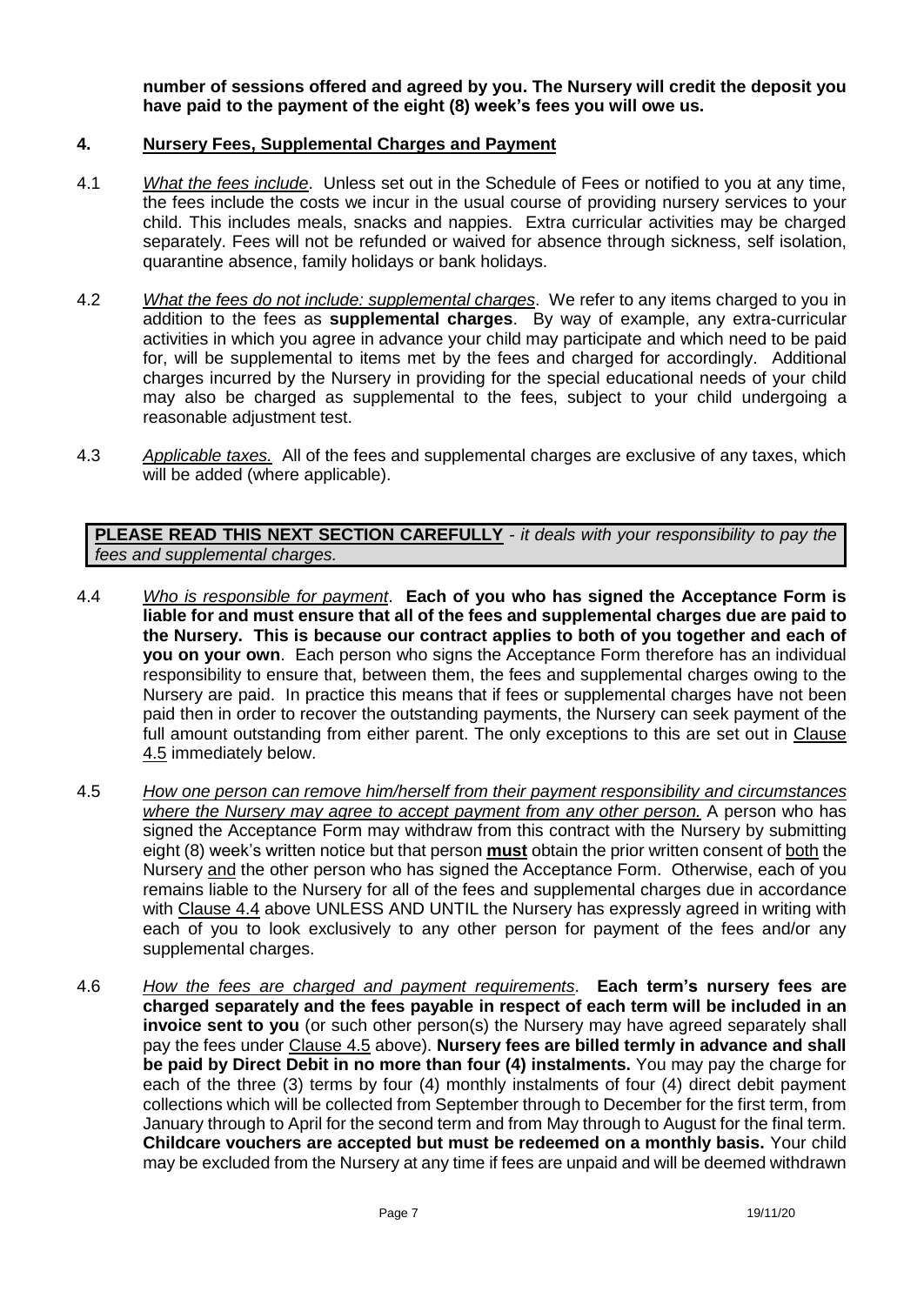without notice 28 days after exclusion. **We may not allow your child to attend the Nursery if you do not pay on time**.

- 4.7 *Free Places.* Where part of the fees are funded by the Entitlement to Free Early Years provision for three and four year olds, the fee bill will be adjusted accordingly. You must pay for any sessions or services provided which are not covered by the funding. If you sign the agreement to accept the nursery education funding hours for 38 weeks, you must be prepared to pay for the remaining 13 weeks not covered by the entitlement to free early years provision for 3 to 4 year olds.
- 4.8 *Sessional Hours.* The sessional hours at the Nursery are Mondays to Fridays 7.30 am to 12.30 pm (Morning Session), 1.30 pm to 6.00 pm (Afternoon Session) and 7.30 am to 6.00 pm (Full Day). Although 7.30 am is the normal start time, it is possible to start early at 7.00 am for an additional charge.
- 4.9 *Christmas period closure.* The Nursery will usually close for a period of 5 working days over the Christmas period in addition to the statutory public holidays over the same period.
- 4.10 *Minimum Sessions per week.* Your child must attend the Nursery for a minimum of four (4) half day sessions per week.
- 4.11 *Late collection fees.* A late collection fee of a set charge for every fifteen (15) minutes over the allocated session time will be made for any early drop-offs and late collections.
- 4.12 *Payment of supplemental charges*. Supplemental charges should be paid by the ParentPay system.
- 4.13 *The Nursery is agent only* in respect of any goods and services which are supplied by a third party via the Nursery to parents or pupils.

**PLEASE READ THIS NEXT SECTION CAREFULLY** *- it sets out what rights we have, and what action we may take, if fees and/or supplemental charges are not paid in accordance with these terms and conditions.*

- 4.14 *Non-payment of fees: refusal to attend Nursery*. **We may refuse to allow your child to attend the Nursery or withhold any references while fees remain unpaid or there is a persistent failure by you to pay the fees on time**.
- 4.15 *Non-payment of supplemental charges: refusal to participate in the relevant activity*. **We may refuse to allow your child to participate in the relevant extra-curricular activity while the applicable supplemental charge for that activity remains unpaid**.
- 4.16 *We can charge interest if you pay late*. If you do not make any payment to the Nursery by the due date for payment (see Clauses 4.14 and 4.15 above) we may charge interest to you on the overdue amount at the rate of 3 per cent a year above the base rate from time to time of the Nursery's bank. Unless we tell you otherwise in writing, this interest will accrue on a daily basis from the due date until the date of actual payment of the overdue amount, whether before or after we obtain a court judgment against you. **You must pay the Nursery the interest together with the overdue amount**.
- 4.17 *We can recover our costs for recovering late or non-payments*. You will be responsible for paying the costs we incur in recovering, or attempting to recover, any unpaid fees or supplemental charges from you (including reasonable legal costs, ie costs that would be allowable by the courts if judgment was made in the Nursery's favour).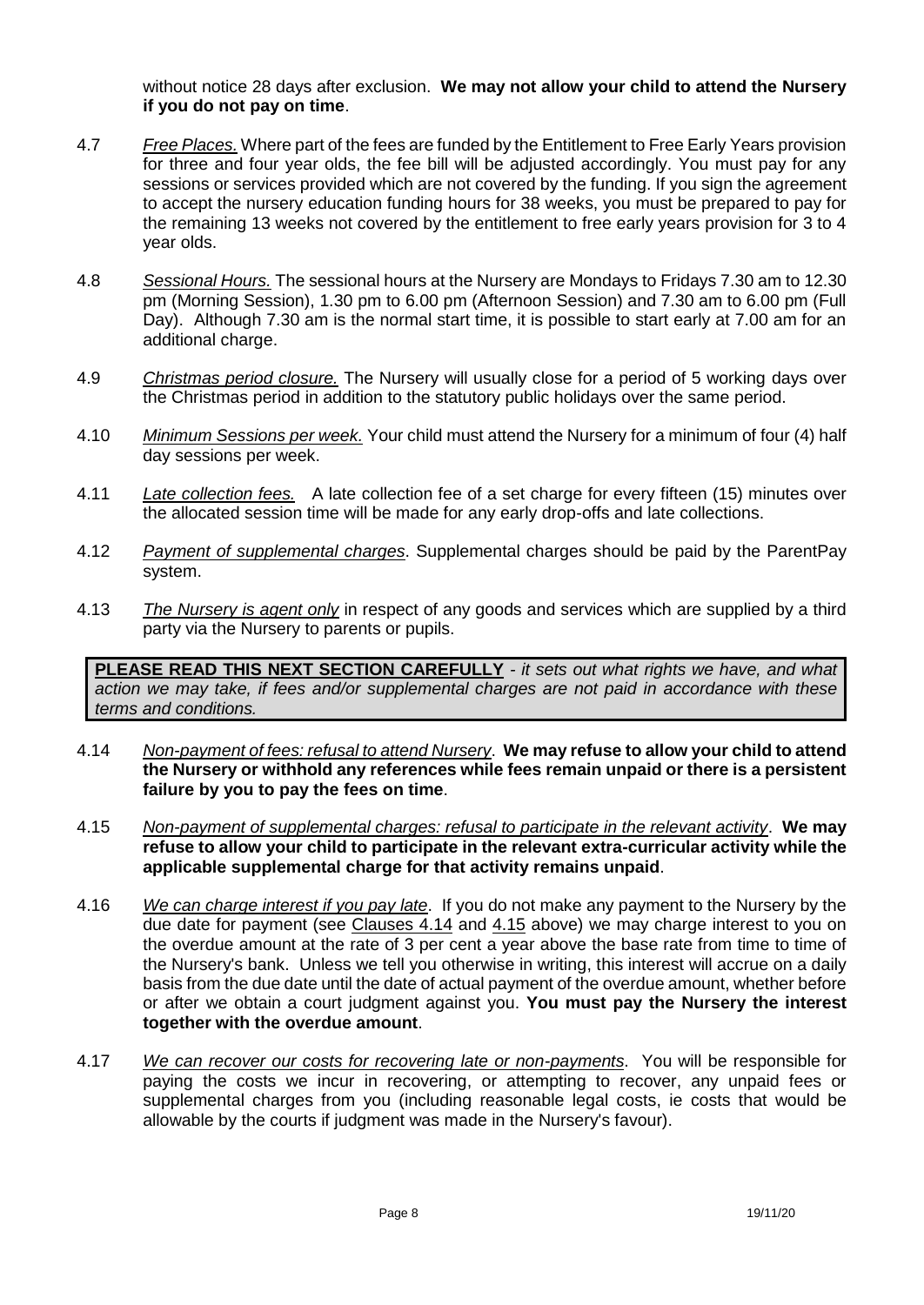4.18 *We can notify other educational institutions of your outstanding payments*. **We may inform any other Nursery or educational establishment to which you propose to send your child of any outstanding fees or supplemental charges**.

**PLEASE READ THIS NEXT SECTION CAREFULLY** *- it sets our right to increase the fees during the course of your child's time at the Nursery.*

- 4.19 *Our ability to increase the fees*. **We will review our fees annually and may increase them. Notice of an increase in the fees will be sent to you eight (8) weeks before the increase is to take effect. This will allow you time to consider the increase and, if you wish to withdraw your child from the Nursery before the proposed increase is set to take effect, then you will have sufficient time to provide the required eight (8) week's written notice of withdrawal to the Nursery under Clause 5.1 below.**
- 4.20 *Fees and supplemental charges will not be reduced due to your child's absence*. Fees and any agreed supplemental charges will not be reduced or refunded as a result of absence due to illness, self isolation, quarantine requirements, family holidays or otherwise; no reduction of fees will be made in respect of any periods spent at home.
- 4.21 *Information on your identity and the source of funds*. From time to time we may ask you to provide us with information, that we consider to be satisfactory, so that we can verify your identity, your child's identity, your child's right to enter and live in the United Kingdom; and the source of funds you are using to pay the fees. You must provide the Nursery with the information and documentation we ask for.
- 4.22 *Allocation of payments to your fees account.* Except where expressly agreed with you otherwise, the Nursery shall be entitled to allocate payments from you to your account as it sees fit. The Nursery shall be entitled to allocate a payment made in respect of one child to the unpaid account of any other child of yours at the Nursery.

**PLEASE READ THIS NEXT SECTION CAREFULLY** *- it sets out what period of notice we require from you if you wish to withdraw your child from the Nursery or remove your child from participating in an activity for which there is a supplemental charge.*

*Due to the termly organisation and allocation of resources we will charge you if you do not provide us with the required period of notice to cover the Nursery's losses. In such circumstances we require you to pay us a sum equivalent to the fees and/or supplemental charges you would have paid had the required period of notice been given – we refer to the relevant sum as "fees in lieu of notice" or "FILON".* 

#### **5. Notice Requirements**

5.1 *Notice to withdraw your child from the Nursery*. **If you wish to withdraw your child from the Nursery you must either give us eight (8) week's written notice to that effect or pay to the Nursery eight (8) week's fees in lieu of notice, at the rate that would have been charged for the final period of provision of your contracted sessions if eight (8) week's written notice had been given**. The Nursery will credit the deposit you have paid without interest to the payment of any such fees in lieu of notice.

You must still give eight (8) week's written notice when your child is due to leave the Nursery to attend school, or when your child's place is funded by entitlement to free Early Years Provision, or when you wish to reduce your child's contracted sessions. You may not give provisional notice.

5.2 *When the relevant amount in lieu of notice must be paid*. In cases under 5.1 above, the appropriate amount of fees in lieu of notice will become payable by you upon demand.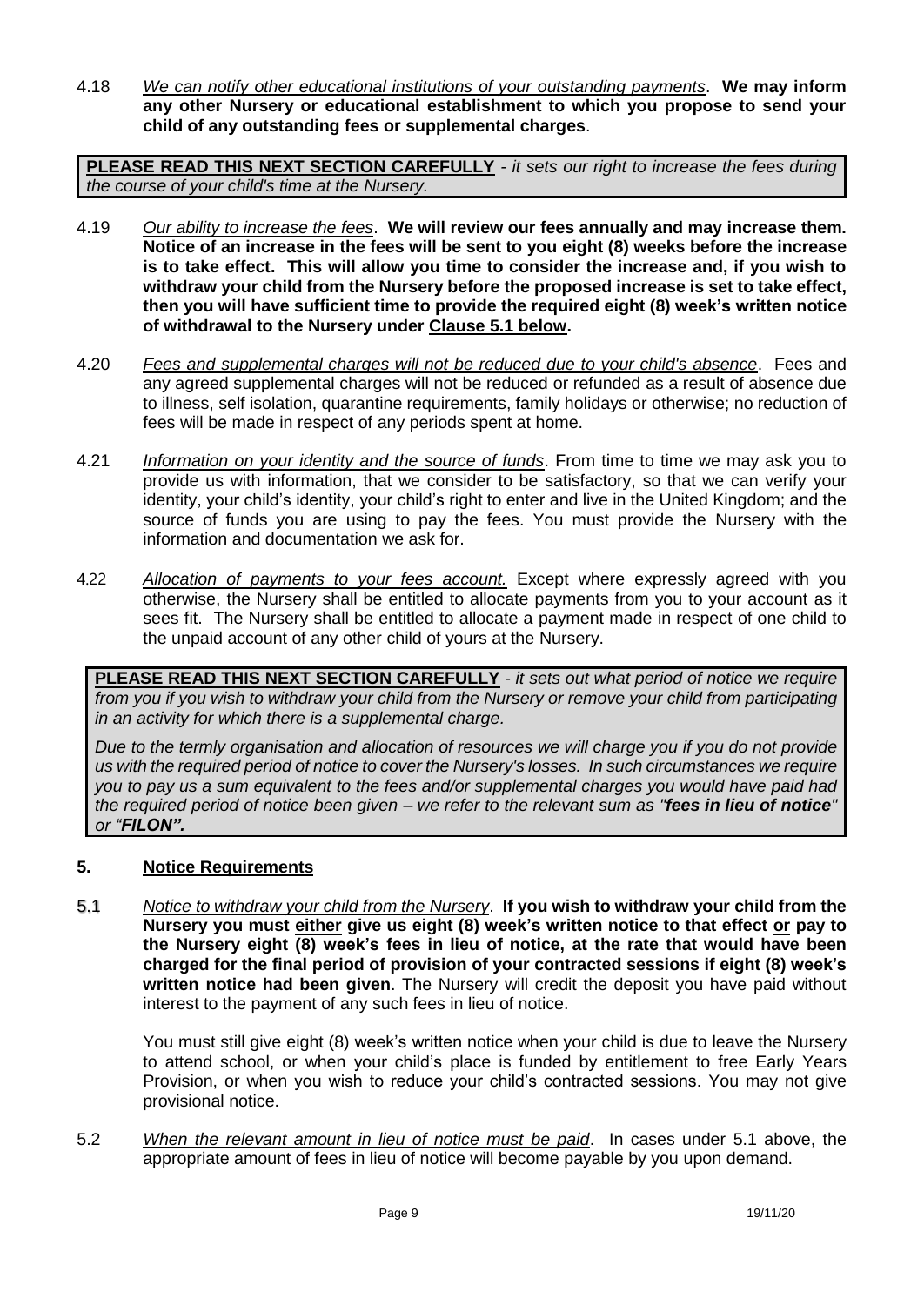5.3 *Notice to withdraw your child from participating in an activity covered by a supplemental charge*. If you wish to withdraw your child from an activity charged for as supplemental, you must either give eight (8) week's written notice to that effect or pay to the Nursery as a debt eight (8) week's charges for the activity in which your child has ceased to participate.

## **6. Nursery's Rules and Regulations**

6.1 *Compliance with the Nursery's Rules and Regulations*. It is a condition of remaining at the Nursery that you and your child comply with the Nursery's Rules and Regulations.

#### **7. Required Removal of your child from the Nursery**

- 7.1 *The Nursery Manager's discretion to require you to remove your child from the Nursery*. The Nursery Manager may in her discretion require you to remove your child from the Nursery if the Nursery Manager considers that:
	- 7.1.1 your behaviour or conduct (or the behaviour or conduct of one of you): is unreasonable; and/or adversely affects (or is likely to adversely affect) your child's or other children's progress at the Nursery, or the wellbeing of Nursery staff; and/or brings (or is likely to bring) the Nursery into disrepute; and/or is not in accordance with your obligations under this contract; or
	- 7.1.2 your child's attendance or progress at the Nursery is unsatisfactory and, in the reasonable opinion of the Nursery Manager, the removal is in the Nursery's best interests and/or those of your child or other children. If this happens, fees in lieu of notice will not be payable and any prepaid fees and/or supplemental charges for the period after the removal (including, if applicable, the deposit held by the Nursery) will be refunded.
- 7.2 *Impact of required removal on this contract.* This contract will terminate with immediate effect if you are required to remove your child from the Nursery.
- 7.3 *Your right to have decisions to require the removal of your child reviewed*. You are entitled to have any decisions taken by the Nursery and/or Nursery Manager to require the removal of your child under this Clause 7 reviewed. Any such review shall be conducted by the Head of the Infant School.

## **8. The Nursery's Obligations**

- 8.1 *The scope of our duty to exercise reasonable skill and care in the provision of your child's nursery services and welfare*. While your child remains a pupil of the Nursery, we will exercise reasonable skill and care in respect of the provision of his or her nursery services and welfare. This obligation will apply during Nursery hours and at other times when your child is permitted to be on Nursery premises or is participating in activities organised by the Nursery. **We cannot accept any responsibility for the welfare of your child while off the Nursery premises unless he or she is taking part in a Nursery activity or otherwise under the direct supervision of a member of Nursery staff**.
- 8.2 *Consent to participation in sports and similar activities*. Unless you notify us to the contrary, you consent to your child participating, under supervision, in sports and in other activities which may entail some risk of physical injury.
- Page 10 19/11/20 8.3 *What happens if your child needs urgent medical attention*. If your child requires urgent medical attention while under the Nursery's care, we will if practicable try to contact you to obtain your prior consent. **However, if it is not practicable to contact you we will make the decision on your behalf if, for example, consent is required for urgent treatment recommended by a doctor or other medical practitioner (including anaesthetic or operation, or blood transfusion (unless you have previously notified us you object to**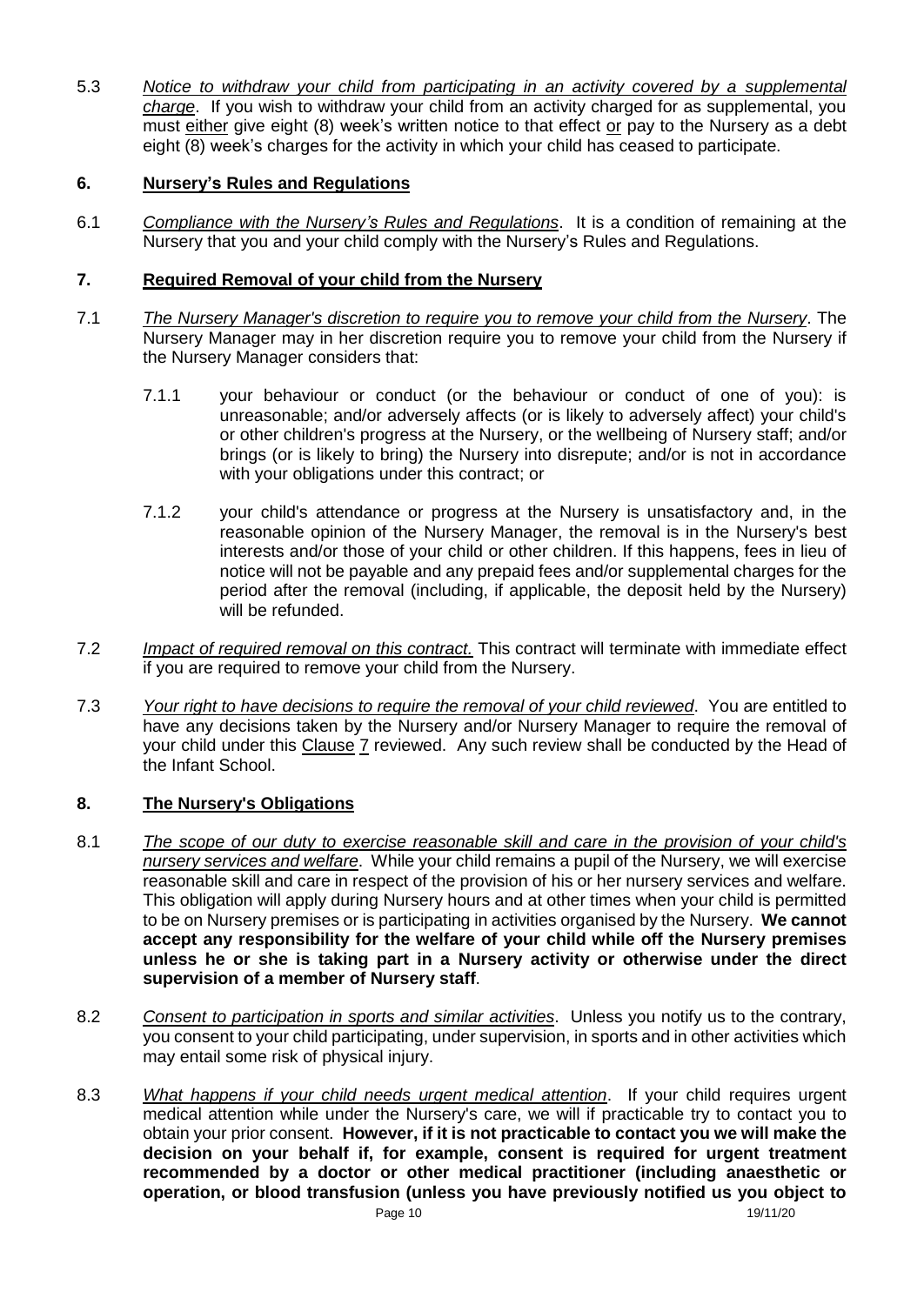**blood transfusions))**. You authorise the Nursery to take all necessary action to safeguard and promote the welfare of your child. You consent to the use of such physical contact with your child as may be lawful and appropriate to provide comfort to your child if (s)he is in distress or otherwise to maintain safety and good order.

- 8.4 *Our right to make changes at the Nursery*. Our prospectus and website describe the broad principles on which the Nursery is presently run. However, from time to time it may be necessary to make changes to any aspects of the Nursery.
- 8.5 *Monitoring your child's progress, well being and safeguarding at the Nursery*. We will monitor your child's progress and well being at the Nursery and we will advise you if we have any concern about your child's progress or well being but we do not undertake to diagnose dyslexia, dyspraxia, dyscalculia or other conditions. If you have any concerns which suggest to you that your child has a Special Educational Need or Disability, you should raise these with the Nursery Manager. The Nursery staff have a duty to report any safeguarding concerns they might have about your child to social services in accordance with the Nursery's child protection and safeguarding policies.
- 8.6 *Consent for educational visits and transport*. Unless you notify us to the contrary, you consent to your child participating in trips and visits which do not involve an overnight stay, travel overseas or hazardous activities. You consent to your child travelling by any form of public transport and/or in a vehicle driven by a responsible adult who is duly licensed and insured to drive the vehicle.
- 8.7 *A child at the Nursery is not guaranteed a place at Beech House Infant School*, entry to which is subject to selective interview, admission requirements and a formal offer and acceptance from Bolton School.

## **9. The Parents' Obligations**

- 9.1 *We require your co-operation*. In order to fulfil our obligations under this contract and to maintain a constructive relationship with you, we, the Nursery Manager and Nursery staff, need your co-operation, including in particular by you fulfilling your own obligations under this contract.
- 9.2 *Examples of the co-operation and assistance we require*. You must co-operate with the Nursery and Nursery staff in good faith, including by:
	- 9.2.1 maintaining a constructive relationship with Nursery staff (including where the Nursery is exercising its rights and performing its obligations under this contract and including in the tone, content, volume and/or nature of your communications with the Nursery);
	- 9.2.2 encouraging your child in his or her personal development, and giving appropriate support at home;
	- 9.2.3 keeping the Nursery up-to-date and informed of matters which affect or may affect your child (including circumstances which arise at any time that affect or may affect your ability to pay the fees and supplemental charges for your child);
	- 9.2.4 ensuring that all details or other information notified or otherwise disclosed to the Nursery about you and/or your child are accurate, truthful and not misleading and that relevant details and information (or changes to them) are not withheld;
	- 9.2.5 providing cooperation and assistance to the Nursery so that your child can participate in, and benefit from, the Nursery's provision of nursery services;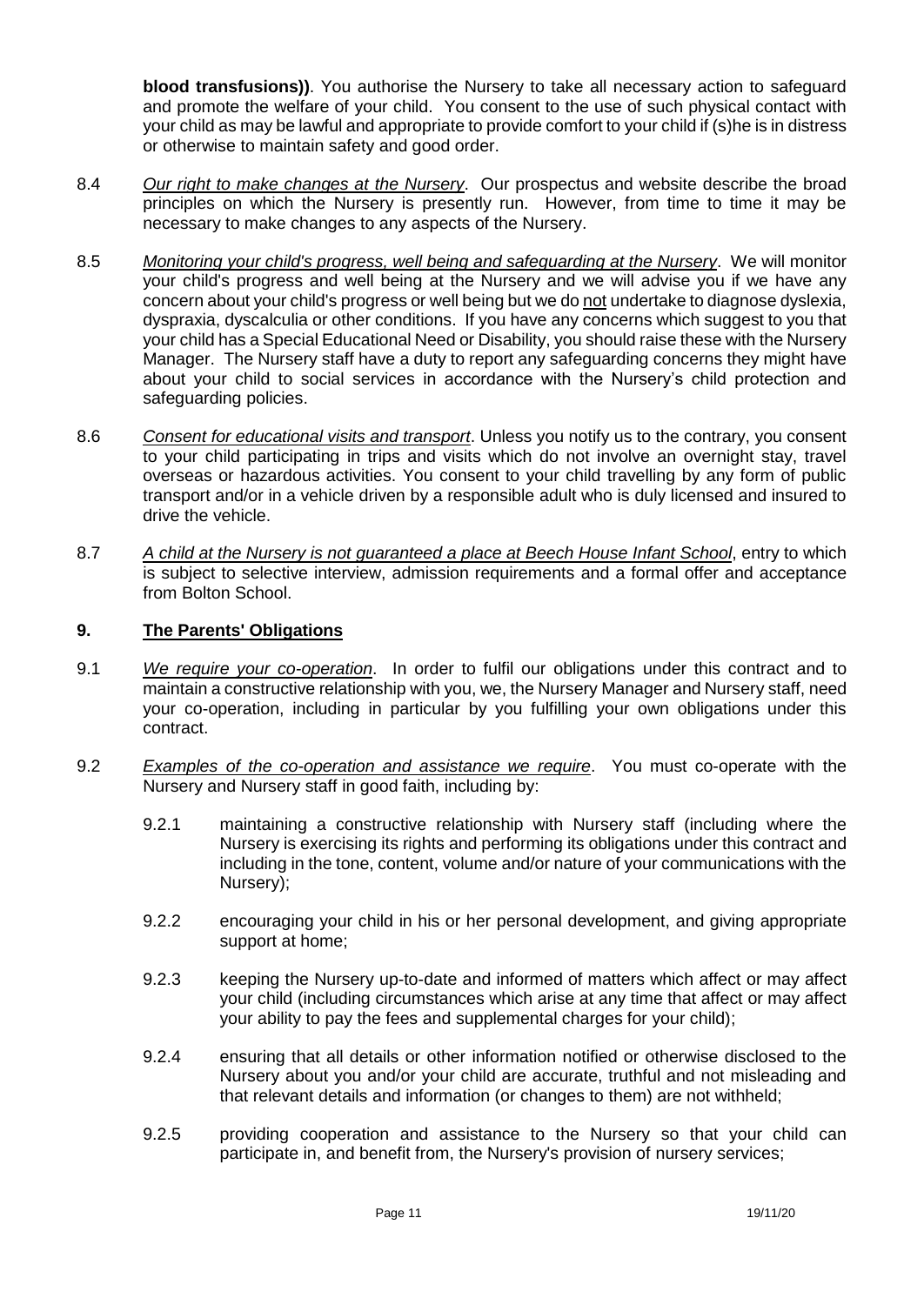- 9.2.6 attending meetings and keeping in touch with the Nursery where your child's interests so require;
- 9.3 *You must notify us of your child's health/medical conditions, including any medically diagnosed allergies or special educational needs*. **It is a condition of your child's joining and remaining at the Nursery that you complete and submit to the Nursery a medical questionnaire in respect of your child.** You must inform the Nursery of any health or medical condition, special educational need(s), disability or allergies that your child has or subsequently develops, whether underlying long-term or short-term, including any infections. You must also provide us, whether upon further request by the Nursery or otherwise, any reports or other materials relevant to any of the same. You must inform the Nursery if your child has been in contact with infectious diseases. You must comply with the Nursery's sickness exclusion policy and the child must not be brought to Nursery if unwell.
- 9.4 *Circumstances where we may require you to keep your child away from Nursery*. If the Nursery so requires due to a health risk either presented by your child to others or presented to your child by others or by reason of a virus, pandemic, epidemic or other health risk, you may be required to keep your child at home and not permit him/her to return to the Nursery until such time as the health risk has passed.
- 9.5 *You must notify us of any special arrangements needed for your child*. You must inform the Nursery of any situations where special arrangements may be needed for your child, including for their welfare.
- 9.6 You must notify us of any court orders that relate to, or that may impact upon, the provision of our nursery services to your child. You must inform the Nursery if, at any time prior to or during your child's time at the Nursery, a court order is put in place or an undertaking is given to a court in respect of (or relating to) your child's attendance at the Nursery (including its premises) and/or the Nursery's provision of nursery services to your child. This would include any court order or undertaking given to a court which may deal with or impact upon in any way: (i) your child's living and/or contact arrangements; (ii) your child's welfare and/or upbringing; (iii) the payment of fees and/or supplemental charges; and/or (iv) your exercise of parental responsibility in respect of your child. In any such circumstances you must (whether upon request or otherwise) promptly provide the Nursery with relevant information, including copies of the relevant court order(s) or undertaking(s) (or the relevant parts of them) having obtained the permission of the court if necessary.
- 9.7 *We are entitled to expect that parents have consulted with each other regarding decisions relating to your child*. You (and each of you as the holders of parental responsibility for your child) acknowledge and agree that, prior to and during your child's time at the Nursery, the Nursery is entitled to assume that you have consulted with each other so far as decisions regarding your child are concerned. Accordingly, you (and each of you) accept that the Nursery is entitled to treat:
	- 9.7.1 any instruction, authority, request or prohibition received from one of you as having been given on behalf of both of you; and
	- 9.7.2 any communication from the Nursery to one of you as having been given to both of you.

**PLEASE READ THIS NEXT SECTION CAREFULLY** *– it sets out who needs to sign a notice of withdrawal of your child.*

9.8 *You must notify us of your child's absence from Nursery*. The Nursery must be informed as soon as possible by telephone or by email on the day of absence of any reason for your child's absence from Nursery.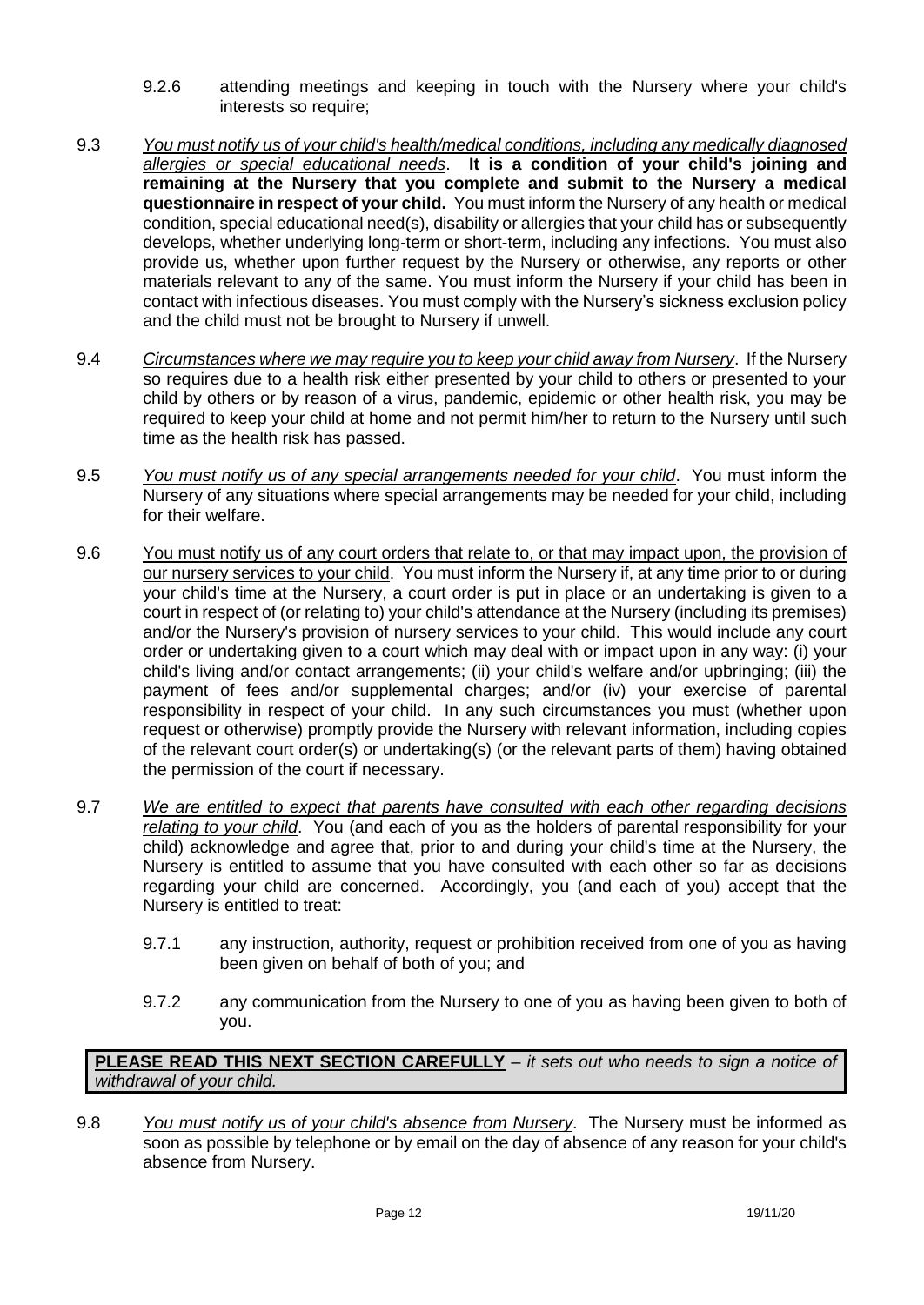- 9.9 *Parents must notify us if they will be absent for a period of time*. If at any time during your child's time at the Nursery you (or either of you) will not be in the United Kingdom overnight or will otherwise be absent from your main residential address overnight then you must inform the Nursery immediately in writing and provide the details required by the Nursery as a result, including the name and contact details for a 'responsible adult' for the period of your absence. The nominated 'responsible adult' will be delegated the authority by you to make decisions relating to your child during your absence, including if the Nursery is not able to contact you.
- 9.10 *Raising concerns with the Nursery and making formal complaints*. If you have cause for concern as to a matter of safety, care, discipline or progress of your child you must inform the Nursery without undue delay. Complaints should be made in accordance with the Complaints Procedure. A copy of the most up-to-date version of the Complaints Procedure is on the Nursery's website and is otherwise available from the Nursery at any time upon request.

## **10. Insurance**

*Your responsibility to make your own insurance arrangements*. You must make your own insurance arrangements if you require cover for your child or their property while at Nursery or for the payment of fees due to absence of your child or closure of the Nursery premises.

## **PLEASE READ THIS NEXT SECTION CAREFULLY**

*In most cases, it will not in fact be necessary or practical for us to obtain consent for every use we make of personal data of you or your child. The law recognises this but also requires that we set out clearly what these uses are as far as possible.* 

#### **11. How we may use Personal Information: References, Confidentiality and Data Protection**

- 11.1 *References for your child*. We may supply information and a reference in respect of your child to any educational institution which you propose your child may attend. Any reference supplied or received by us will be confidential. We will take care to ensure that all information that is supplied by us relating to your child is accurate and any opinion given on his/her ability and character is fair. However, we cannot be responsible for any loss you are or your child is alleged to have suffered resulting from opinions reasonably given, or correct statements of fact contained, in any reference or report given by us.
- 11.2 *We will need to use information relating to your child, and to you, for certain purposes connected with the running of the Nursery*. This will include name, contact details, Nursery records, photographs and audio-visual recordings, both whilst your child is at the Nursery and after he or she has left, for the purposes of:
	- 11.2.1 managing relationships between the Nursery and current pupils/parents and fulfilling our obligations to you, including for educational purposes, safeguarding, statutory reporting, health and safety, complaints, administration and processing of fees;
	- 11.2.2 promoting the Nursery to prospective pupils/parents;
	- 11.2.3 publicising the Nursery's activities; and
	- 11.2.4 communicating with the Nursery community and the body of former pupils.

Page 13 19/11/20 In respect of sub-clause 11.2.2 this includes use of such information by the Nursery in/on the Nursery's prospectus (in whatever format or medium it is produced/made available), the Nursery's website(s) and (where appropriate) the Nursery's social media channels. Parents who do not wish their children to be photographed in the Nursery must write to the Manager stating this. Parents who do not wish their children's photographs to be used in this way should inform the Nursery Manager in writing.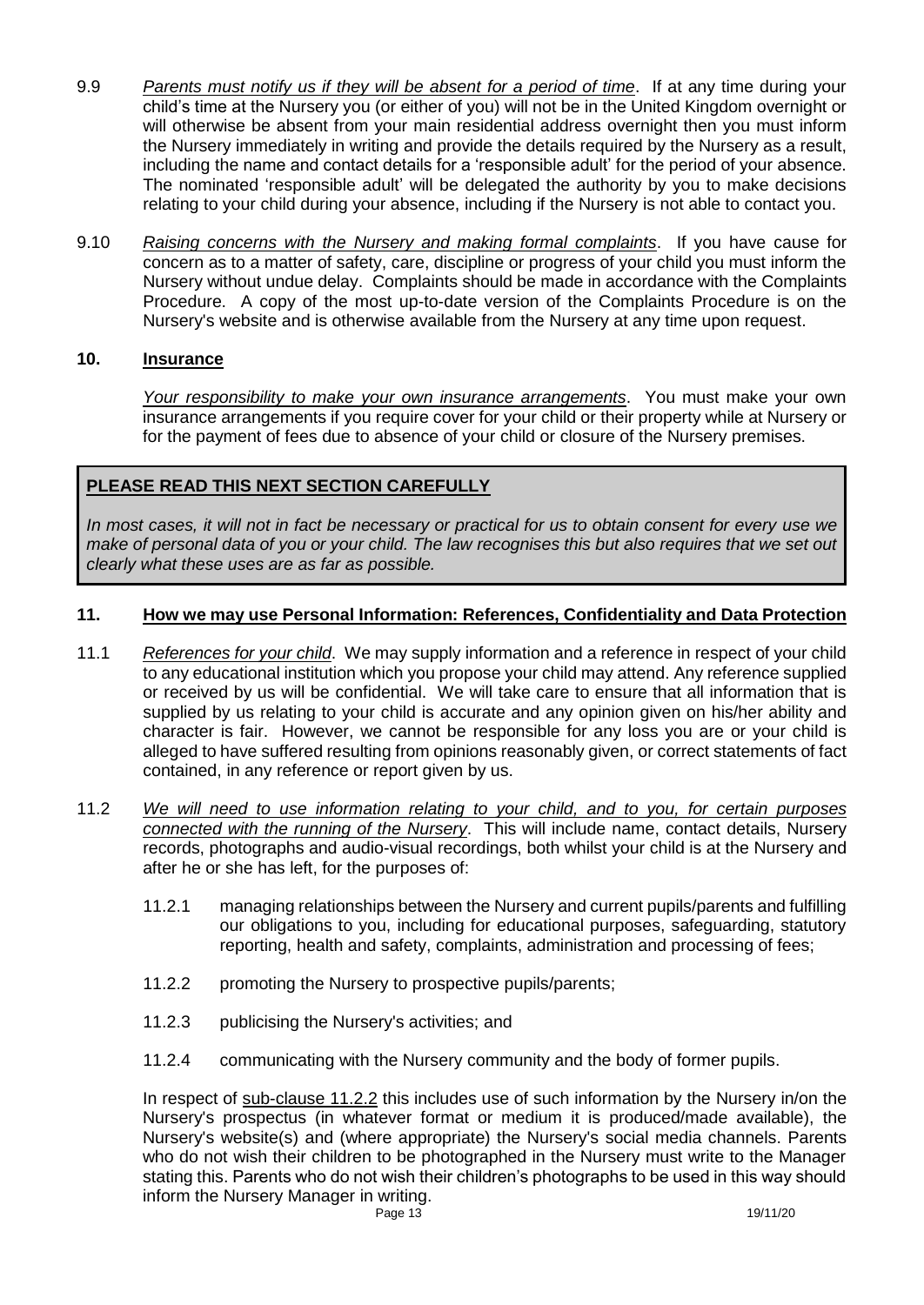*You are required to update us of changes to information held, or in circumstances relating to, you and/or your child*. You must:

- 11.2.5 confirm (or update, if necessary), when requested, such information (and/or documentation) about you and/or your child that is held by the Nursery; and
- 11.2.6 inform the Nursery of any change to you or your child's circumstances (including, where applicable, in connection with your child's entitlement to enter and reside in the United Kingdom), or to information about you or your child that has previously been notified to the Nursery, including relevant contact details.
- 11.3 *Data Protection Law*. The Nursery will process personal data about you and your child in accordance with data protection law including the Data Protection Act 2018 (as it is amended or superseded), and other related legislation. We will process such personal data:
	- 11.3.1 as set out in this Clause 11, and in Bolton School's *'Privacy Notice'* which is available on Bolton School's website as may be amended from time to time;
	- 11.3.2 in order to comply with any court order, request from or referral to an appropriate authority, or legal, regulatory or good practice requirement; and
	- 11.3.3 to perform our obligations under this contract, and where otherwise reasonably necessary for the Nursery's purposes.

#### **12. Equal Treatment**

The Nursery welcomes staff and children from many different ethnic groups, backgrounds and creeds. Similarities and differences are valued and respected and all children are treated equally. The Nursery will comply with the Special Educational Needs and Disability Act and will do all that is reasonable to accommodate the needs of children with disabilities.

#### **13. Changes in Ownership, etc**

*The circumstances in which we may transfer this contract to someone else*. We may transfer our rights and obligations under this contract to another person or organisation. We will always tell you in writing if this happens and we will ensure that the transfer will not affect your rights under this contract.

**PLEASE READ THIS NEXT SECTION CAREFULLY** *- it sets out the rights we have, and that you have, to cancel this contract early* 

#### **14. Ending this Contract**

- 14.1 *Our rights to end the contract*. In addition to where this contract is terminated automatically as a result of an exclusion or required removal under Clause 7, the Nursery may end this contract at any time by notice in writing to you, without any obligation to return any deposit or fees paid to you, if:
	- 14.1.1 you do not make a payment to us when it is due and you still do not make payment within fourteen (14) days of us reminding you that such payment is due;
	- 14.1.2 you (or either of you) make a serious misrepresentation of facts or circumstances to us, or you (or either of you) withhold important information from us, about you and/or your child or that is relevant to the provision of Nursery services to your child (such as misrepresenting at any point in time (and whether by act, omission or withholding of information on your part) any information about your child's health, medical condition, special educational needs, disability or allergies);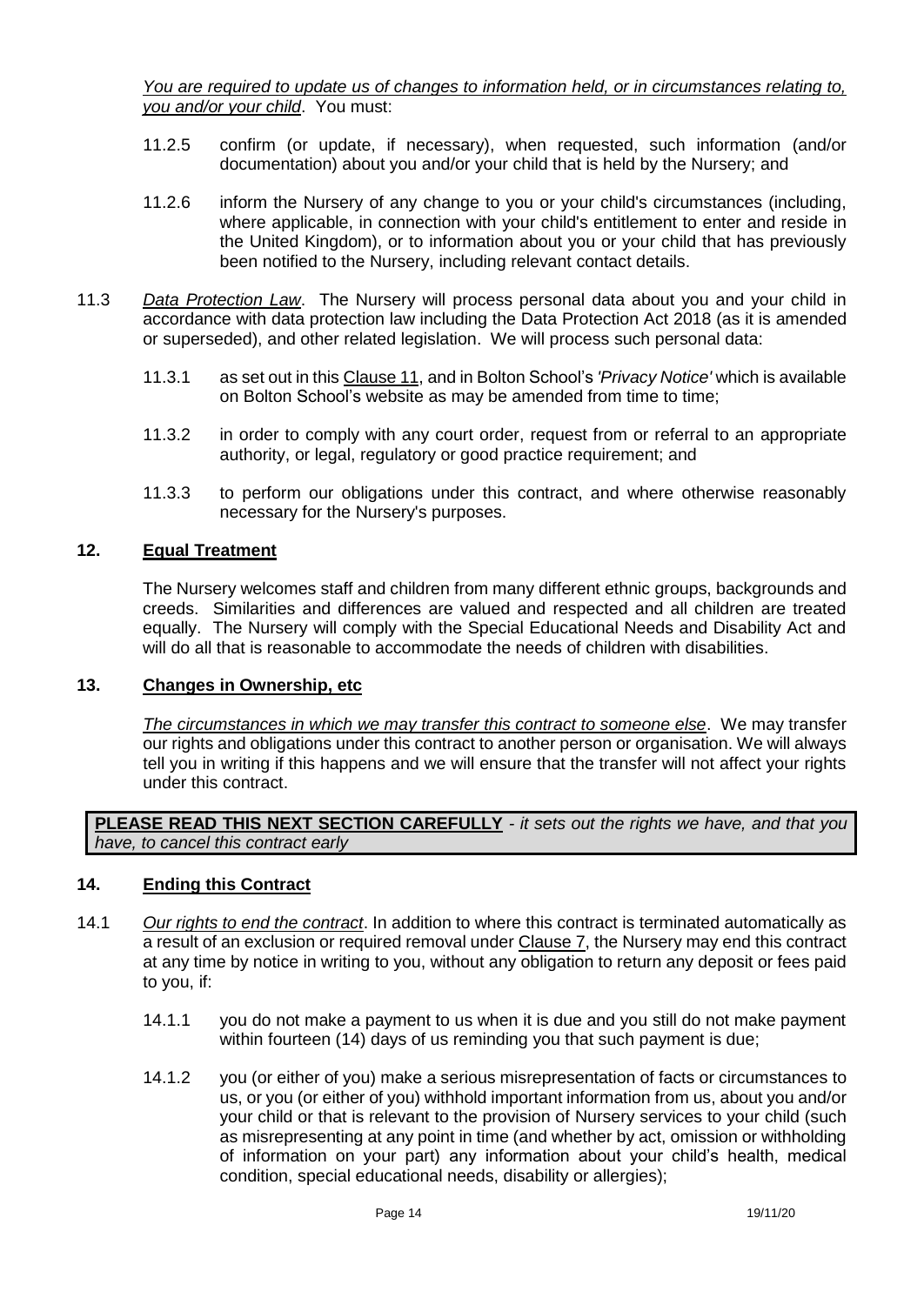- 14.1.3 you fail or refuse to complete and submit to the Nursery a medical questionnaire in respect of your child;
- 14.1.4 you (or either of you) are unable to pay your debts as they fall due; are the subject of a bankruptcy petition or order; you enter into an individual voluntary arrangement; or you otherwise do not comply with (ie, you breach) your obligations under this contract such that we have a legal right to end the contract because of something you have done wrong or, in the Nursery Manager's reasonable discretion the Nursery is not able to provide, or is compromised in providing, the nursery services it needs to in satisfaction of its obligations under this contract.
- 14.2 *Your rights to end the contract*. You may end this contract at any time by notice in writing to the Nursery if you have a legal right to end the contract because of something we have done wrong or the Nursery becomes insolvent or goes into liquidation or receivership or administrative receivership or is wound-up for any reason.
- 14.3 *Ending the contract will not affect any accrued rights*. Once this contract ends, it will not affect any legal rights or obligations that either you or we have that may already have arisen, for example your obligation to pay any outstanding invoices, fees, or supplemental charges. After this contract ends, you and we will keep any rights we each have under, or as a matter of, general law.

#### **15. Events outside of our, or your, control**

- 15.1 *What we mean by an "event outside of our/your control"*. We mean any event beyond either your or our reasonable control including, by way of example, acts of God, war, riot, civil commotion, compliance with any law or governmental order, rule, regulation, guidance or direction (including that of a local authority), accident, fire, flood, storm, pandemic or epidemic of any disease, terrorist attack, chemical or biological contamination. In the remainder of this Clause 15 we shall refer to such events outside of our/your control as an "**event**".
- 15.2 *What happens if we are affected by an event outside of our control*. If an event arises which prevents or delays the Nursery's performance of any of its obligations under this contract, the Nursery shall give you notice in writing specifying the nature and extent of the circumstances giving rise to the event. Provided that the Nursery has acted reasonably and prudently to prevent and/or minimise the effect of the event, the Nursery will not be responsible for not performing those of our obligations which are prevented or delayed by, and during the continuance of, the event.
- 15.3 *Events lasting more than 6 months*. If the Nursery is wholly and completely prevented from performing all of its obligations as a result of an event (and is unable to provide nursery services remotely) for a continuous period of more than six (6) months, the Nursery shall notify you of the steps it plans to take to ensure performance of the contract after such period and you shall then, following receipt of such notice, be entitled to end this contract on written notice to the Nursery and without giving eight (8) week's written notice or paying fees in lieu of notice.
- 15.4 *What happens if your child is affected by an event outside of your control*. Subject to Clause 4.20 (which means that you are not entitled to a refund or reduction in fees in cases of illness or absence), if your child is wholly and completely unable to participate in the provision of any nursery services at the Nursery or remotely due to reasons caused by an event you shall give the Nursery notice in writing of such circumstances and the following provisions shall apply:
	- 15.4.1 in consultation and cooperation with the Nursery you shall do everything you reasonably can to minimise the impact of the event in order to continue to perform your obligations under this contract in any way that is reasonably practicable in the circumstances; and resume the performance of the obligations as soon as reasonably possible;